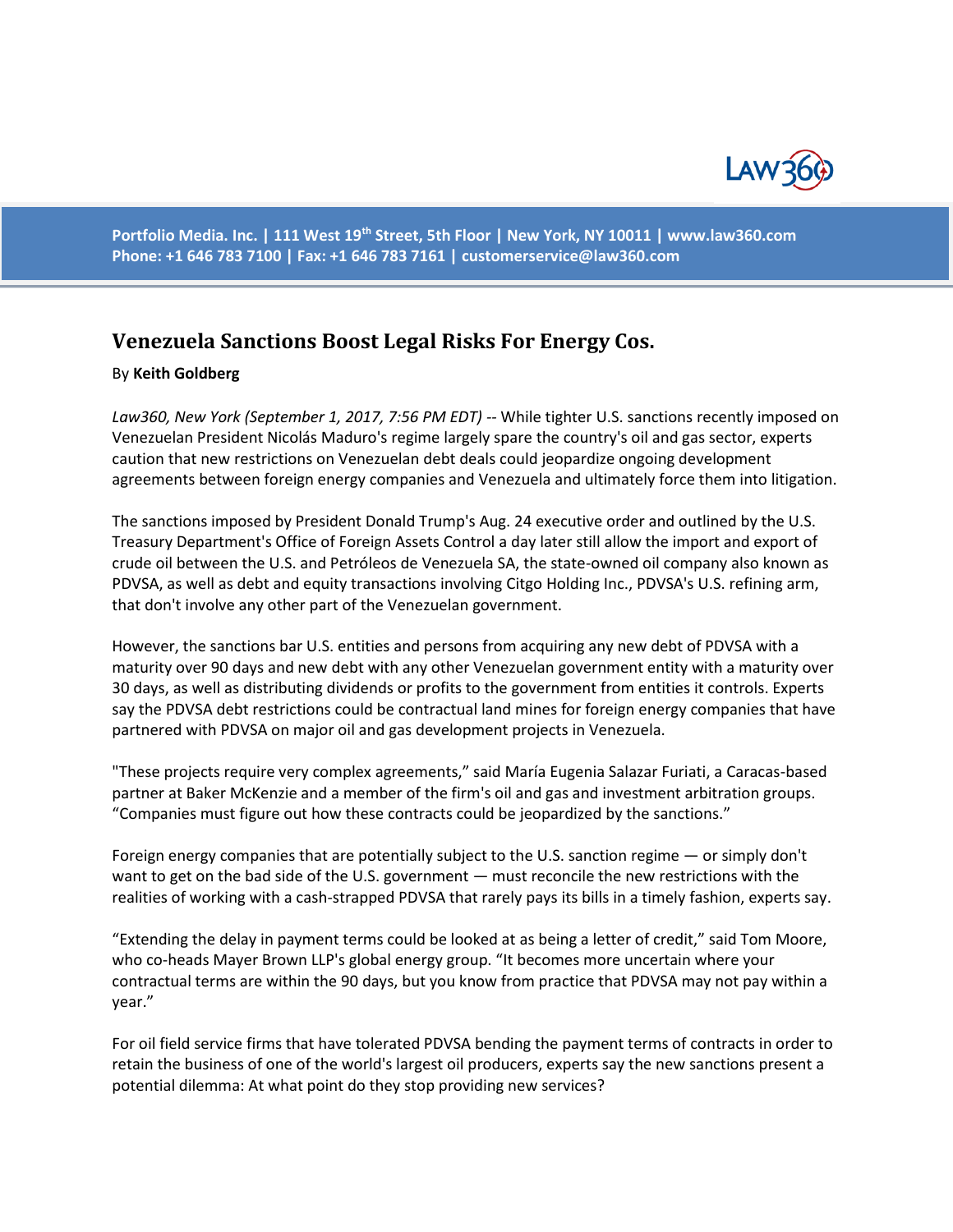International oil producers that are in joint venture agreements with PDVSA on development projects face similar issues. Although they hold the minority stake in these agreements, Moore says many deals have been restructured to have the non-PDVSA partner front all the capital development costs with the expectation of being repaid with part of PDVSA's share of production revenues.

"It'd be hard to argue that this type of arrangement isn't a loan, which could create real issues under the sanctions," Moore said.

Even if there is no formal arrangement, Moore said that in many of these JVs, PDVSA essentially acts as the operator and marketer for the petroleum and pockets the proceeds from the sales, which are then distributed to its minority partners.

"What's happening is the minority, non-Venezuela party is not getting paid, and the mixed company is developing from PDVSA oil and gas," Moore said. "Again, you get into a difficult question: Does that constitute an extension of credit?"

While it's unlikely that OFAC would punish companies simply because PDVSA has breached its payment obligation, the agency could press them to be more aggressive in pursuing payment from PDVSA once the payment terms have expired, according to Mayer Brown international trade partner Simeon Kriesberg.

Experts say that places energy companies between a rock and a hard place: Risk a legal battle with PDVSA by pursuing breach of contract and expropriation claims or attempting to wriggle out of the contract, or run afoul of the U.S. sanctions regime.

"No doubt, it's a dilemma," Mayer Brown international arbitration partner Mike Lennon said.

Expropriation claims likely mean taking PDVSA and Venezuela to international arbitration, which has proven to be a contentious, drawn-out affair for energy companies ever since former Venezuelan President Hugo Chávez nationalized the oil industry in 2007 and prompted most international energy companies to exit the country, with no guarantee of success.

Meanwhile, attempting to get out of contracts with PDVSA carries legal risks as well, according to Salazar Furiati.

"In case the law applicable to contracts executed by the affected companies and PDVSA is the Venezuelan law, PDVSA might argue a breach of contract in case the affected companies decide to step out of it," Salazar Furiati said.

Experts say PDVSA and their foreign partners could try to stave off a legal confrontation through adjusting the terms of their JV or service agreements or even try to temporarily freeze the project they're partnering on, but that will have to be considered on a contract-by-contract basis.

"If sanctions are imposed and it prevents a party from performing the contract, we need to pay attention to what type of relief [the contract] would provide, if any relief," said Stoel Rives LLP of counsel Anthony Girolami, whose practice focuses on energy transactions in Latin America.

OFAC is giving U.S. entities 30 days to wind down contracts related to new debt or equity from the Venezuelan government. Bracewell LLP white collar partner Jeff Vaden, who prosecuted sanctions cases